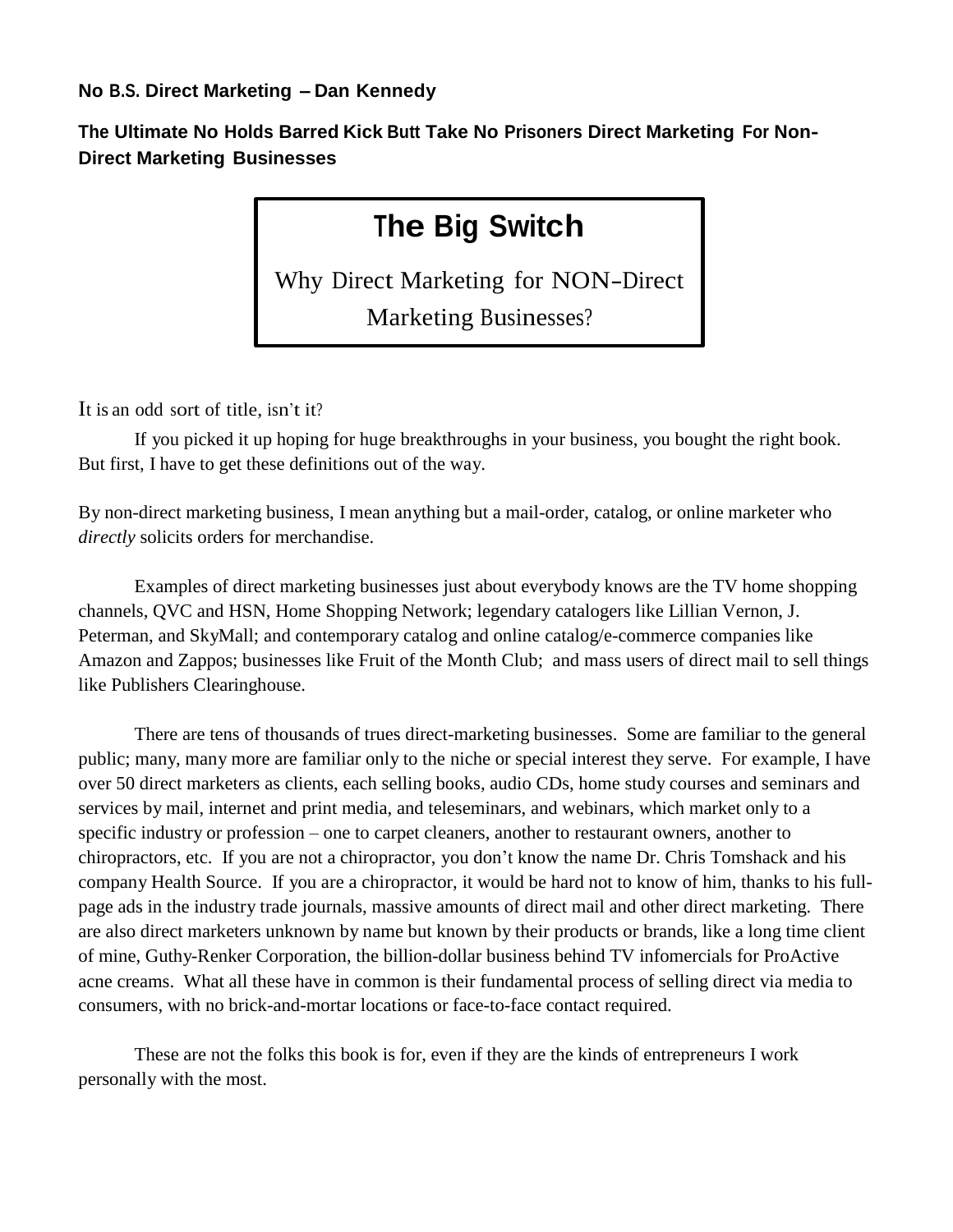*This book is for the owner of a brick-and-mortar business, a business with a store, showroom or office, a restaurant, a dental practice, an accounting practice, or a funeral home, that is some kind of ordinary business, one most likely local and serving a local market*. These are the entrepreneurs who have populated my audience for two decades, subscribe to my *No B.S. Marketing Letter*, and use my systems to transform those "ordinary" businesses into extraordinary money machines that far, far out perform their industry norms, peers, competitors, and their own wildest imaginations. How do they do it? The big switch is a simple one to state (if more complex to do): they switch from traditional advertising to *directresponse* advertising. They stop emulating ordinary and traditional marketing and instead emulate *direct*  marketing.

Most "ordinary" businesses advertise and market like much bigger brand-name companies, so they spend (waste) lots of money on image, brand, and presence. But copycatting these big brand-name companies is like a rabbit behaving like the lion. It makes no sense. The big companies have all sorts of reasons for the way they advertise and market that have nothing to do with getting a customer or making sales! Because your agenda is much simpler, you should find successful businesses with similar agendas to copycat. Those are direct marketers. You and they share the same basic ideas:

- 1. Spend \$1.00 on marketing, get back \$2.00 or \$20.00, fast, that can be accurately tracked to the \$1.00 spent.
- 2. Do NOT spend \$1.00 that does not directly and quickly bring back \$2.00 or \$20.00. **Please stop and be sure you get this life-changing principle.** Be careful who you copy. Be careful who you act like. Be careful who you study.



Big Company's Agenda for Advertising and Marketing

- 1. Please/appease its board of directors (most of whom know zip about advertising and marketing but have lots of opinions)
- 2. Please/appease its stockholders
- 3. Look good, look appropriate to Wall Street
- 4. Look good, appropriate to the media
- 5. Build brand identity
- 6. Win awards for advertising
- 7. Sell something

Your Agenda

1. Sell something. Now.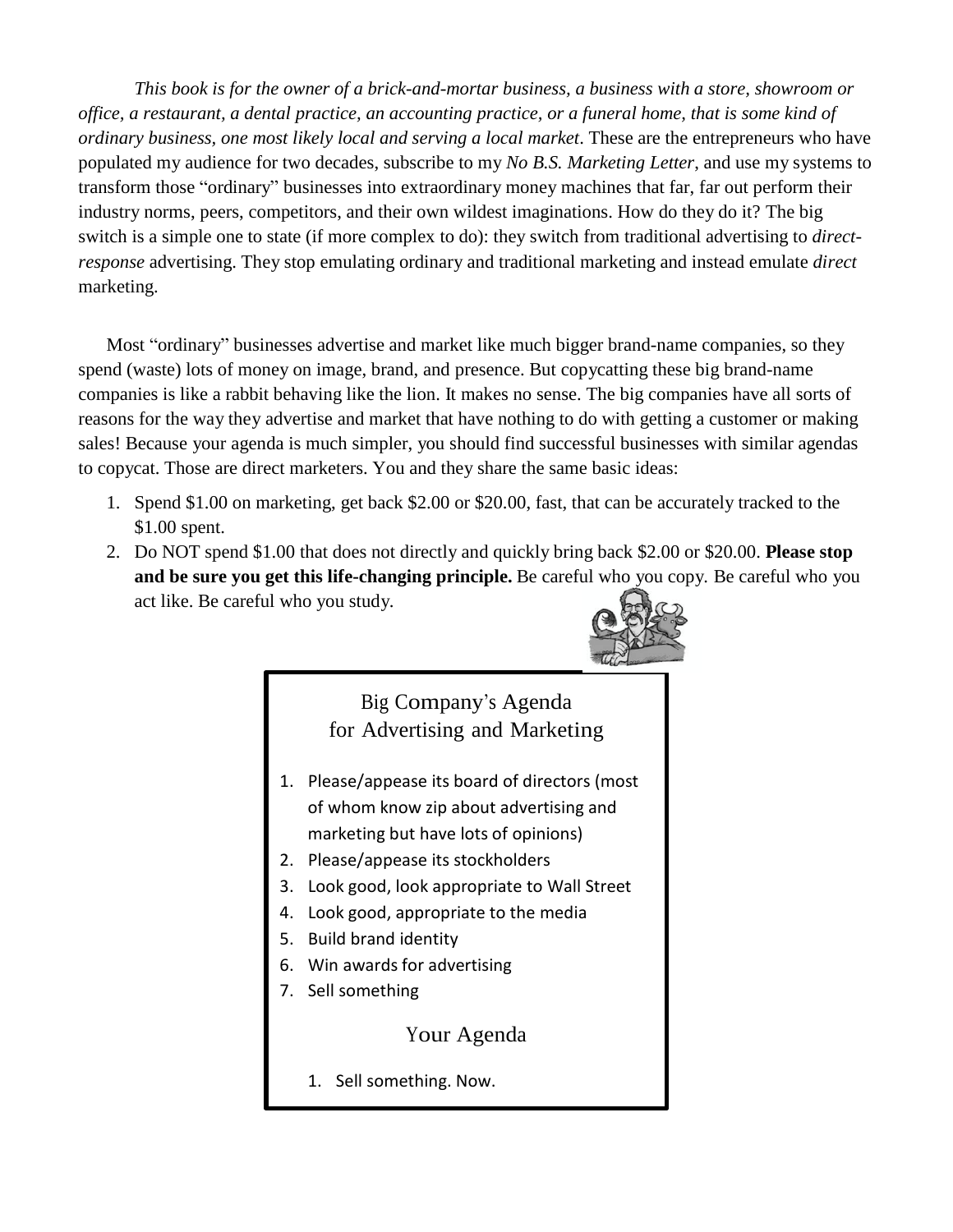If their purpose, objectives, agenda, reasons for doing what they do the way they do it don't match up with your purpose objectives, agenda, then you should NOT study or emulate or copy them!

**Please stop and be sure you get this life-changing corollary principle.** Find somebody who is successful, who shares your purpose, objectives, agenda, and pay great attention to what he does and how he does it.

I believe some call this sort of thing "a blinding flash of the obvious." Well, you can call it obvious if you like, but then how do you explain the fact that 99% of all businesspeople are operating as if ignorant of this obvious logic?

I might add, this principle has power in places other than marketing. You can eventually get south by going due north, but life's easier and less stressful, and business more profitable, if you actually get headed in the direction that leads to your destination of choice. Emulating inappropriate examples is the equivalent of trudging south to get the North Pole. Odds are, you'll get lost, tired, or eaten by a giant iguana long before seeing snow.

# **Why Is There So Much Lousy, Unproductive, Unprofitable Advertising and Marketing Out There, Anyway?**

**No B.S. truth**.–Most business owners are just about clueless when it comes to advertising and marketing. They are therefore often Advertising Victims, preyed on by media salespeople and ad agencies and others who don't know any more about how to actually produce a customer or make a sale than they do! If you try to get a business owner to accurately tell you where his customers and sales come from, what it costs to get a customer from source A or source B, what results specifically come from this ad or that one, he can't. He's guessing. Consequently, he's often grumpy and unhappy about things he shouldn't be and also wasting money he needn't be!

The reasons for the cluelessness and vulnerability to victimization are many. Here's a big one: Marketing Incest. When you got into whatever business you're in, you probably looked around at what everybody else in the business was doing and copied it. Gradually, you've tried to do it better, but not radically different, just better. So you have everybody in an industry standing in a circle looking inward at each other, ignoring anyone or anything outside the circle. It's incestuous, and it works just like real generational incest: Everybody slowly gets dumber and dumber and dumber.

All of the people you'll meet in this book did something very different. They turned their backs on the circle and deliberately went far afield from their peers in search of different—not just incrementally

better—but different – ways of marketing. Now you will, too.



## **Yes, Salvation Is Within Reach**

Now, here's the good news: most business owners, clueless as they may be about profitable advertising or effective marketing, do know a lot about how to sell their products or services. That's very good news because *DIRECT*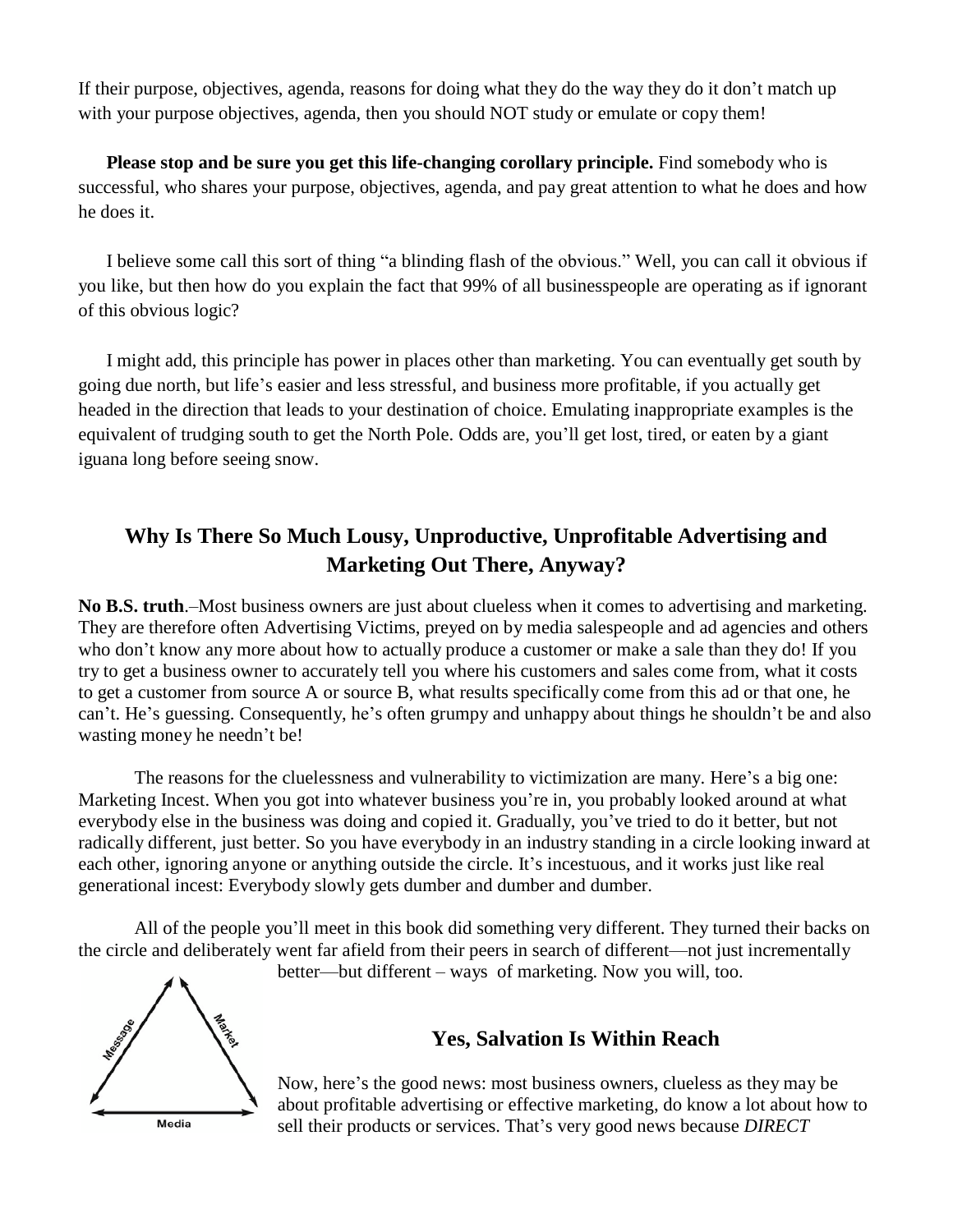*Marketing* for *NON-Direct Marketing Businesses* is really not about traditional advertising or marketing at all. It is simply "salesmanship multiplied in media." So you actually already do have a firm grip on one-third of the KENNEDY RESULTS TRIANGLE that you'll master with this book. You know the Message. It'll get tweaked, as I'll explain. But you do have this component.

### **The No B.S. Rules**

I'll lay the foundation first. *(*A radical idea itself!*)* Please copy these and post them somewhere where you'll see them often until you get them memorized. Doing so will keep you on track, save you a lot of money, and dramatically improve your marketing.

From now on, every ad you run, every flyer you distribute, every postcard or letter you mail, every web site you put up, every/anything you do MUST adhere to these rules. To be fair, they are simplistic and dogmatic, and there are reasons to violate them in certain situations. But for now, sticking to them as a rigid diet will work. You can experiment later, after you've first cleansed your business of toxins.

| Rule #1. There Will Always Be an Offer or Offer(s)                                                                                         |
|--------------------------------------------------------------------------------------------------------------------------------------------|
| Rule #2. There Will Be a Reason to Respond Right Now                                                                                       |
| Rule #3. There Will Be Clear Instructions on How to Respond                                                                                |
| Rule #4. There Will Be Tracking and Measurement, and<br>Accountability                                                                     |
| Rule #5. Whatever Brand Building Occurs Will Be a Happy By<br>Product, Not Bought                                                          |
| Rule #6. There Will Be Follow-Up                                                                                                           |
| Rule #7. There Will Be Strong Sales Copy, Not Vague<br>Hyperbole                                                                           |
| Rule #8. In General, It Will Look Like "Mail-Order Advertising"                                                                            |
| Rule #9. Results Rule, Period                                                                                                              |
| Rule #10. You Will Be a Tough-Minded Disciplinarian and<br>Keep Your Business on a Strict DIRECT Marketing<br>Diet for at Least Six Months |